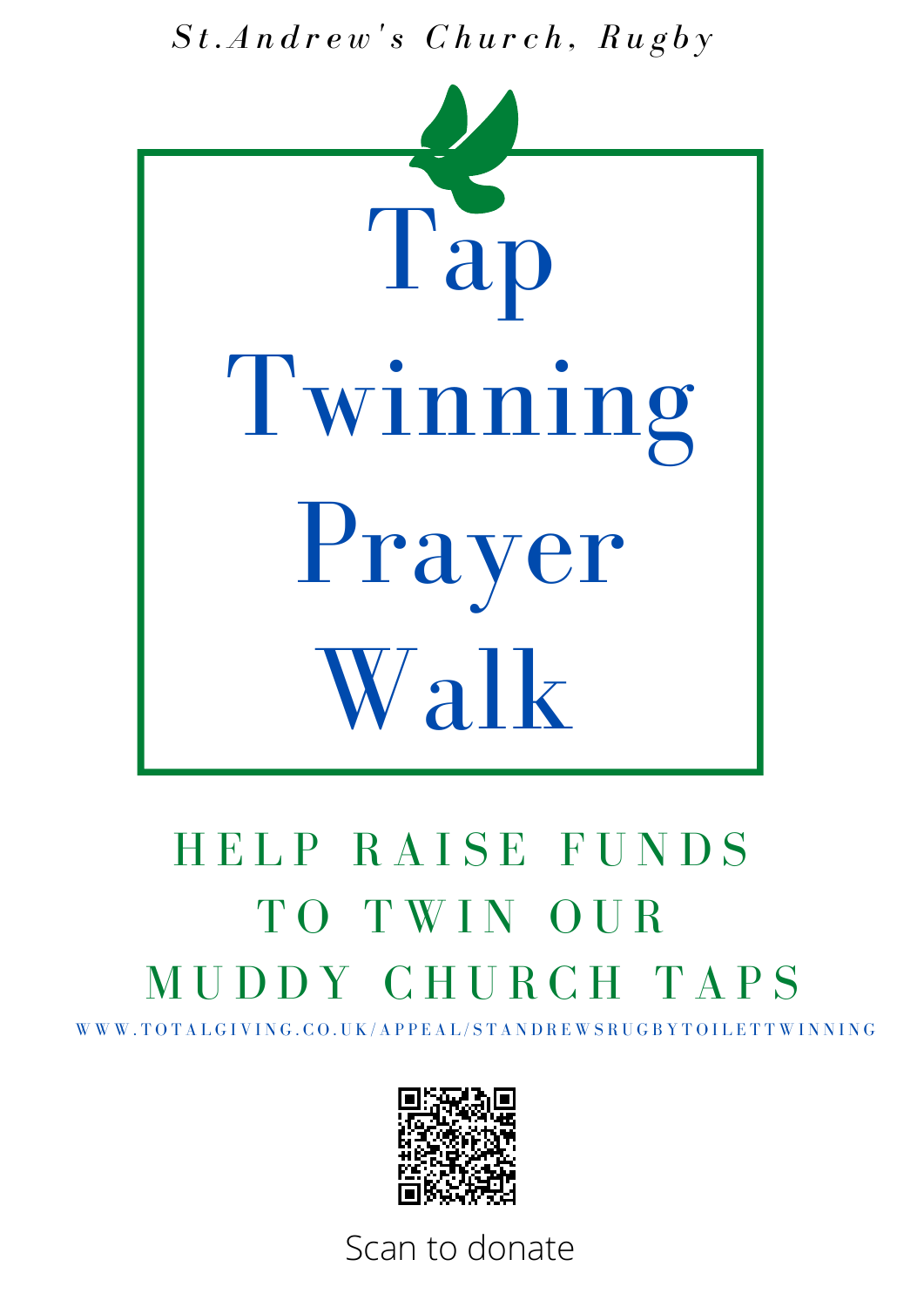# Prayer Walk

# **GETTING READY:**

*I wonder what you need to do to get ready?*

*I wonder what you will take with you?*

#### **Fact to ponder as you wander:**

*One in three people lack access to safe drinking water and need to go out to collect it. People sometimes take jerry cans or a barrel to carry the water they collect. (Take a deep breath and get ready to spend time with God)*

## **LEAVING THE HOUSE:**

*I wonder how it feels when you step outside?*

*I wonder what the weather is like?*

### **Fact to ponder as you wander:**

*Climate change is already causing a devastating impact on some of the world's most vulnerable communities, because they rely on land and ecosystem balance for their income, food and water. (Ask God for help to change hearts and minds to care for our planet)*

# **WHERE ARE YOU GOING?**

*I wonder how many times you have walked this way? I wonder what you like the best about this walk?*

> **Fact to ponder as you wander:** *For women and girls especially, treks to get water can often be dangerous.* **(Pray that God will keep safe those in danger)**

# **HOW FAR WILL YOU WALK?**

*I wonder how far you will walk? I wonder how long it will take?*

### **Fact to ponder as you wander:**

On average women and children have to walk 3.7miles everyday to bring home water for their families. 90% of the world's population has access to a drinking water supply within a 30 minute round trip, but that means that 10% do not.